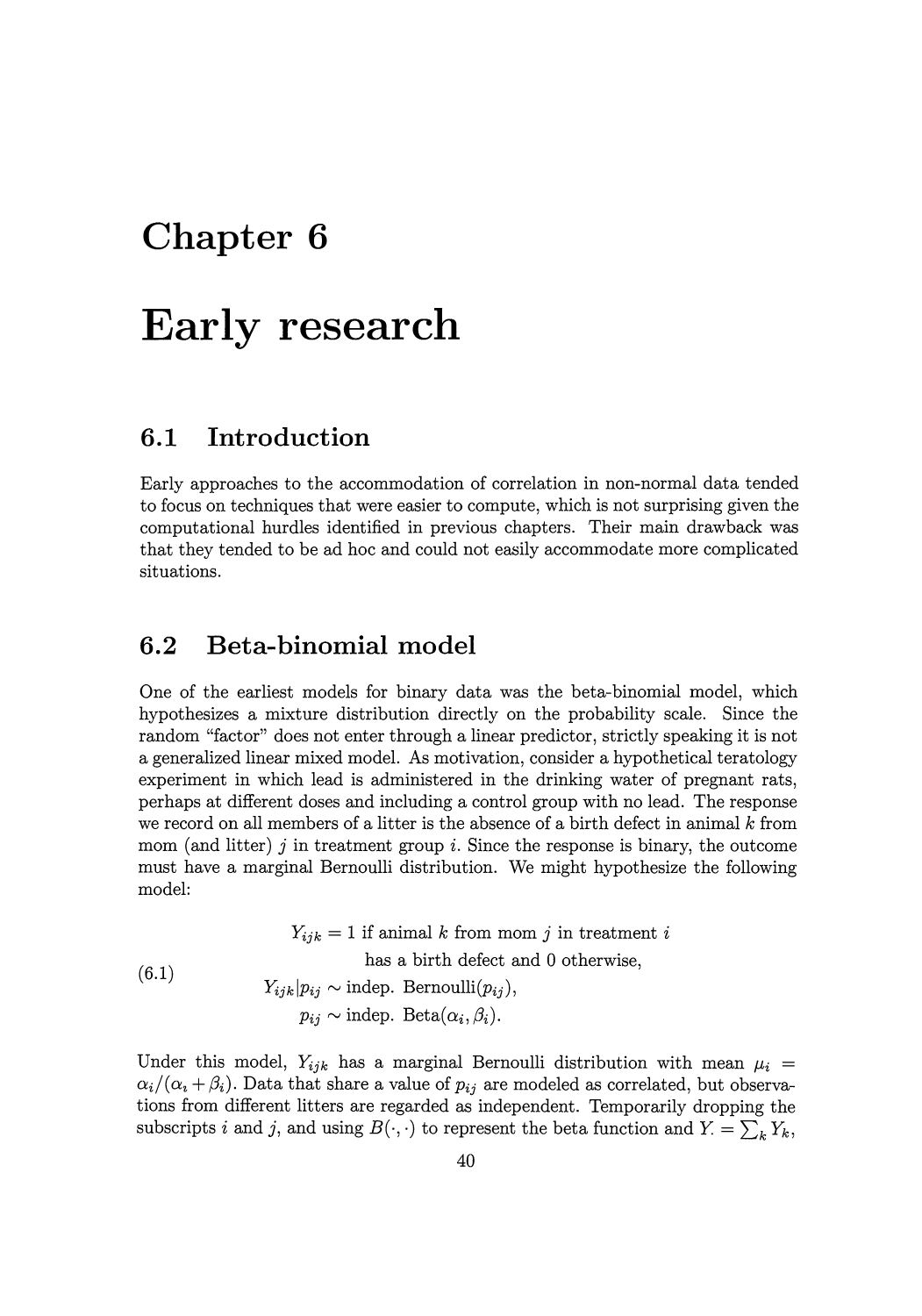consider the joint distribution of the *n* observations within a litter:

(6.2)  

$$
f_{\mathbf{Y}} = \int_0^1 \prod_k p^{Y_k} (1-p)^{(1-Y_k)} p^{\alpha-1} (1-p)^{\beta-1} / B(\alpha, \beta) dp
$$

$$
= \int_0^1 p^{\alpha+Y_- - 1} (1-p)^{\beta+n-Y_- - 1} / B(\alpha, \beta) dp
$$

$$
= \frac{B(\alpha+Y_-, \beta+n-Y_+)}{B(\alpha, \beta)}.
$$

Going back to the i, *j,* k notation and the full sample, the likelihood is the product across the independent litters:

(6.3) 
$$
L = \prod_{i,j} \frac{B(\alpha_i + Y_{ij\cdot}, \beta_i + n_{ij} - Y_{ij\cdot})}{B(\alpha_i, \beta_i)}.
$$

This model is adequate for the simple situation of nested litters within treatment groups but is much less amenable to extensions than, say, a logit model. First, we run into the difficulties identified in Section 5.7: how would we model the  $\alpha_i$ and  $\beta_i$  as a function of more complicated predictors? Second, what about more complicated correlation structures?

One suggestion has been to build in the correlation structure using the betabinomial mixing distribution on the *p* scale, but to hypothesize a logistic regression function for the fixed factors (Lee and Nelder, 1996). While this is certainly feasible, it starts losing the computational simplicity of the original beta-binomial model and seems less natural than mixed models on the linear predictor scale.

# **6.3 A Poisson-Gamma model**

A similar model has been hypothesized for count data. As a motivating example, consider comparing a treatment program for alcoholics with regard to the number of hospitalizations in the year following enrollment in a treatment program. Hospitals in a large HMO are randomized to use either the new program or stay with the one currently in use. We record  $Y_{ijk}$ , the number of hospitalizations for patient *k* of hospital  $j$  in treatment group  $i$ . Hospitalization rates within a hospital will almost certainly be correlated due to the implementation of the program at that hospital, the staff at the hospital, and or the intangible factors associated with the hospital's patient population. We might hypothesize the following model:

(6.4) 
$$
Y_{ijk}|\mu_{ij} \sim \text{indep. Poisson}(\mu_{ij}),
$$

$$
\mu_{ij} \sim \text{indep. Gamma}(r_i, \lambda_i).
$$

 $Y_{ijk}$  follows a count distribution model with mean equal to  $E[\mu_{ij}] = r_i/\lambda_i$ . However, it does *not* have a marginal Poisson distribution since it is "over-dispersed" compared to a Poisson distribution. That is, its variance is greater than its mean. By an argument similar to the beta-binomial model, the likelihood is given by

(6.5) 
$$
L = \prod_{i,j} \left(\frac{\lambda_i}{\lambda_i + r_i}\right)^{r_i} \frac{\Gamma(Y_{ij.} + r_i)}{\Gamma(r_i) \prod_k Y_{ijk}!}.
$$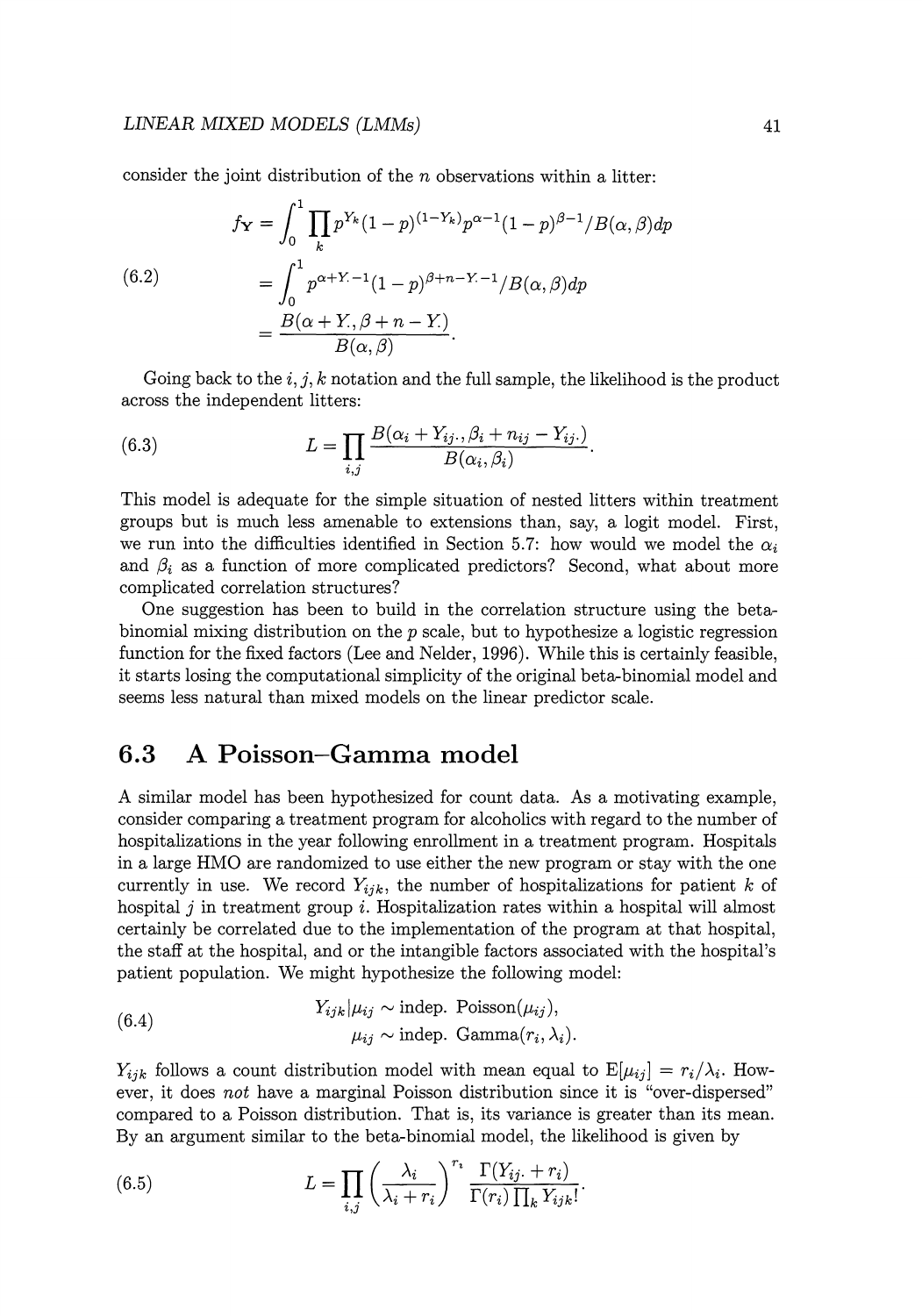This model, like the beta-binomial model of the previous section is adequate for simple situations, but does not extend easily, for example, to crossed random effects.

# **6.4 Marginal models**

Another early approach was to directly specify the joint marginal distribution of the variables. Since this is often a difficult undertaking for non-normally distributed variates, it is sometimes the case that only certain aspects of the joint distribution are specified. This direct specification bypasses the supposition of random effects or a mixed model and so does not really involve generalized linear mixed models. In some cases, correspondence between such models and random effects models can be drawn. For example, the marginal distribution resulting from the supposition of a random effects model.

### a. A **model for binary data**

In constructing a marginal model we will often be interested in explicitly modeling the marginal means and accommodating associations among the observations. As an illustration, consider modeling a multivariate binary vector  $\mathbf{Y} = (Y_1, Y_2, \ldots, Y_m)$ . If joint density will be proportional to a function of the  $Y_i$ , crossproducts of  $Y_iY_j$ , etc.,

(6.6) 
$$
f_{\mathbf{Y}} \propto \exp \left\{ \sum_i u_i y_i + \sum_{i < j} u_{ij} y_i y_j + \cdots + u_{12 \cdots m} y_1 y_2 \cdots y_m \right\},
$$

where, for example,

(6.7) 
$$
u_{12} = \log (\text{OR}[y_1, y_2 | y_j = 0; j > 3])
$$

and OR represents the odds ratio.

This is not, however, a convenient parameterization for describing the marginal means of the  $Y_i$  and transformation back and forth from the above parameters and the marginal means and odds ratios (e.g.) can lead to difficulties in restrictions on the parameters. See Liang et al. (1992), Zhao and Prentice (1990) and Ekholm et al. (1995) for more details.

## **6.5 Conditional inference**

An approach to modeling a factor that is very different from treating it as a random effect is to treat the effects as nuisance parameters and use a conditioning argument to remove them from the likelihood. The classic example is that of a matched pairs binary logistic regression.

As motivation consider a study in which we are interested in whether clopidagrel (an anti-platelet drug) in addition to aspirin will reduce the incidence of stroke following a transient ischemic attack (a disorder caused by temporary disruption of the blood supply to the brain) as compared to aspirin alone. Patients are matched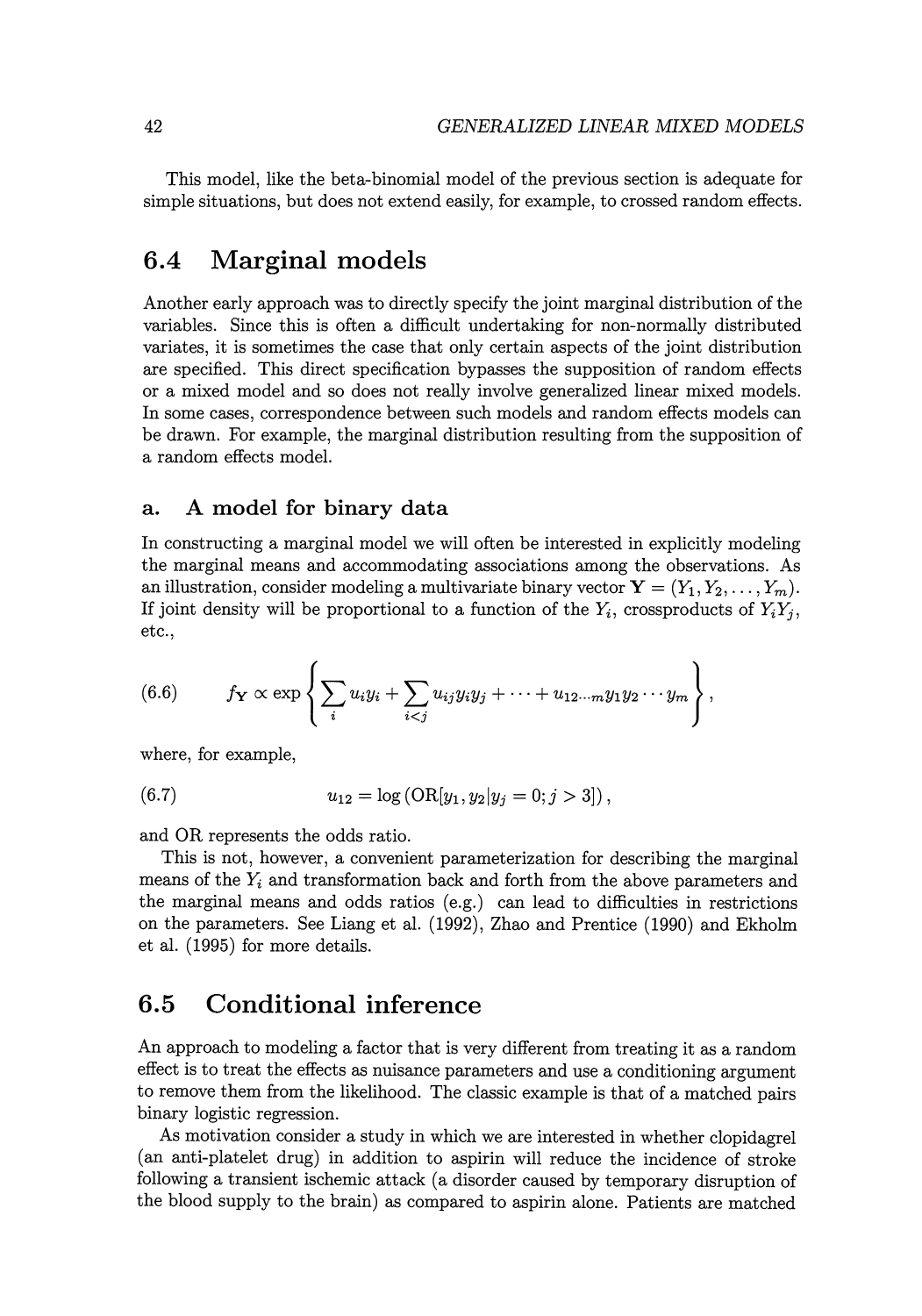#### *LINEAR MIXED MODELS (LMMs)* 43

in pairs according to the age, sex, the severity of the attack (how long it lasts and how severe the symptoms were) and are randomized within a pair to either aspirin alone or aspirin plus colpidagrel. The outcome of interest is whether they have a stroke within 90 days following the transient ischemic attack. It is expected that observations within a matched pair will be similar to one another, that is, correlated. Let  $Y_{ij}$  be 1 if person  $j = 1, 2$  within pair i has a stroke within 90 days and be 0 otherwise. We will assume that  $j = 1$  identifies the aspirin alone patient. A model for this situation would be

(6.8) 
$$
Y_{ij}|\alpha_i \sim \text{indep. Bernoulli}(p_{ij}),
$$

$$
\text{logit}(p_{ij}) = \alpha_i + \beta x_{ij},
$$

where  $x_{ij}$  is 0 for  $j = 1$  and 1 for  $j = 2$  (the treatment indicator), and the  $\alpha_i$  are the pair effects, incorporated in order to accommodate the correlation within a pair.

In a generalized linear mixed model we would go on to assume that the pair effects followed a distribution. In the conditional approach we instead treat them as fixed, unknown parameters. We begin by exploring the possibility of estimating the  $\alpha_i$  as well as  $\beta$  by maximum likelihood.

### **a. Matched pairs: maximum likelihood**

If there are  $N$  pairs, the likelihood for  $(6.8)$  is

(6.9)  
\n
$$
L = \prod_{i,j} \frac{\exp{\{\alpha_i y_{ij} + \beta x_{ij} y_{ij}\}}}{1 + \exp{\{\alpha_i + \beta x_{ij}\}}}
$$
\n
$$
= \prod_{i=1}^{N} \frac{\exp{\{\alpha_i y_i + \beta y_{i2}\}}}{(1 + \exp{\{\alpha_i\}})(1 + \exp{\{\alpha_i + \beta\}})}
$$
\n
$$
= \exp\left(\sum_{i} \alpha_i y_{i\cdot} + \beta y_{i\cdot2}\right) / d,
$$

where  $d = \prod_i (1 + \exp{\{\alpha_i\}})(1 + \exp{\{\alpha_i + \beta\}})$ , and again I use the dot notation to signify a sum over the missing subscript.

Consider the derivative of the log of (6.9) with respect to  $\alpha_i$  when  $y_{i1} = y_{i2} = 0$ :

(6.10)  
\n
$$
\frac{\partial \log L}{\partial \alpha_i} = \frac{\partial}{\partial \alpha_i} \log (1 + e^{\alpha_i})^{-1} (1 + e^{\alpha_i + \beta})^{-1}
$$
\n
$$
= -\frac{e^{\alpha_i}}{1 + e^{\alpha_i}} - \frac{e^{\alpha_i + \beta}}{1 + e^{\alpha_i + \beta}}
$$
\n< 0.

Since the derivative is everywhere decreasing as a function of  $\alpha_i$ , the maximum likelihood estimate is  $\hat{\alpha}_i = -\infty$ . Similarly, when  $y_{i1} = y_{i2} = 1$ , the maximum likelihood estimate is given by  $\hat{\alpha}_i = +\infty$ . Inserting these values into the likelihood gives

(6.11) 
$$
L = \prod_{i=1}^{N'} \frac{e^{\alpha_i y_i + \beta y_{i2}}}{(1 + e^{\alpha_i})(1 + e^{\alpha_i + \beta})},
$$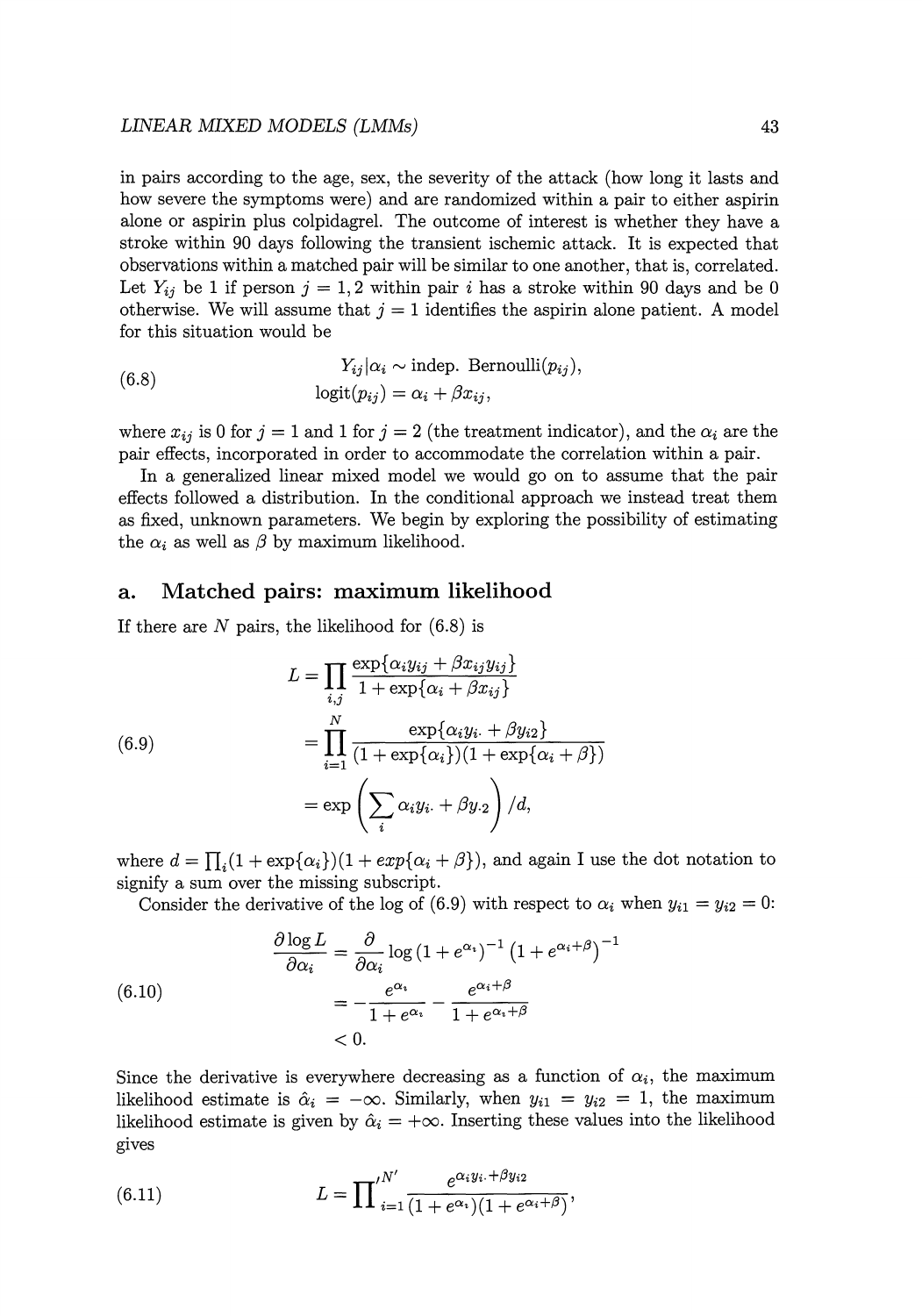where  $N'$  is the number of "discordant" pairs (i.e.,  $y_{i1} \neq y_{i2}$ ) and the prime denotes a product only over the discordant pairs. This gives a log likelihood of

(6.12) 
$$
\log L = \sum_{i}^{\prime} \alpha_i + \beta y_{i2} - \log (1 + e^{\alpha_i}) - \log (1 + e^{\alpha_i + \beta}),
$$

where again the prime denotes a summation only over discordant pairs. Differentiating this with respect to  $\alpha_i$  gives a solution (for  $\alpha_i$ ) of  $\beta/2$ . Finally, plugging those values of  $\alpha_i$  in and maximizing with respect to  $\beta$  gives an estimate of

(6.13) 
$$
\hat{\beta} = 2 \log \frac{N_{01}}{N_{10}},
$$

where  $N_{10}$  is the number of pairs with  $y_{i1} = 0$  and  $y_{i2} = 1$  and  $N_{01}$  is the number of pairs with  $y_{i1} = 1$  and  $y_{i2} = 0$ . This is exactly twice what we might guess would be a sensible answer, since  $\log(N_{01}/N_{10})$  converges in probability to  $\beta$ .

There are thus two unattractive features of maximum likelihood for this problem. First, it fails to give a reasonable estimator of  $\beta$ . This situation, in which the number of parameters grows proportionally with the sample size, is a well-known situation in which maximum likelihood fails (Neyman and Scott, 1948). Second, it estimates extreme values for the  $\alpha_i$ .

There are two approaches to resolving these difficulties. The first has already been considered, which is to declare the  $\alpha_i$  to be random effects. Reasonable distributional assumptions on the  $\alpha_i$  prevent them from being  $\pm \infty$  and replaces the growing (with sample size) number of  $\alpha_i$  with a fixed number of parameters describing the parameters of the random effects distribution. The second approach is through conditional maximum likelihood, which I now explore.

## **b. Matched pairs: conditional likelihood**

The basic idea behind conditional likelihood is to identify the sufficient statistics associated with the nuisance parameters (in this case the  $\alpha_i$ ) and work with the conditional distribution given those sufficient statistics. By definition, this conditional likelihood will not involve the nuisance parameters.

From the form of the likelihood in (6.9) it is clear that the sufficient statistic is  $(S_1, S_2, \ldots, S_m, T) = (Y_1, Y_2, \ldots, Y_m, Y_2)$ . Since the distribution is discrete, to find the distribution of  $S$  we merely have to sum over the appropriate values of  $Y$ :

(6.14)  

$$
f_{\mathbf{S},T}(\mathbf{s},t) = \sum_{\mathbf{y}:s_i = y_i, t = y_{\cdot 2}} f_{\mathbf{Y}}(\mathbf{y})
$$

$$
= C(\mathbf{s},t) \frac{e^{\sum_i \alpha_i s_i + \beta t}}{d},
$$

where  $C(s, t)$  represents the number of combinations of y that satisfy the constraints and *d* was defined below (6.9).

From this it is straightforward to get the marginal distribution of **S:** 

(6.15)  

$$
f_{\mathbf{S}}(\mathbf{s}) = \sum_{z} f_{\mathbf{S},T}(\mathbf{s}, z)
$$

$$
= \sum_{z} C(\mathbf{s}, z) \frac{e^{\sum_{i} \alpha_i s_i + \beta z}}{d},
$$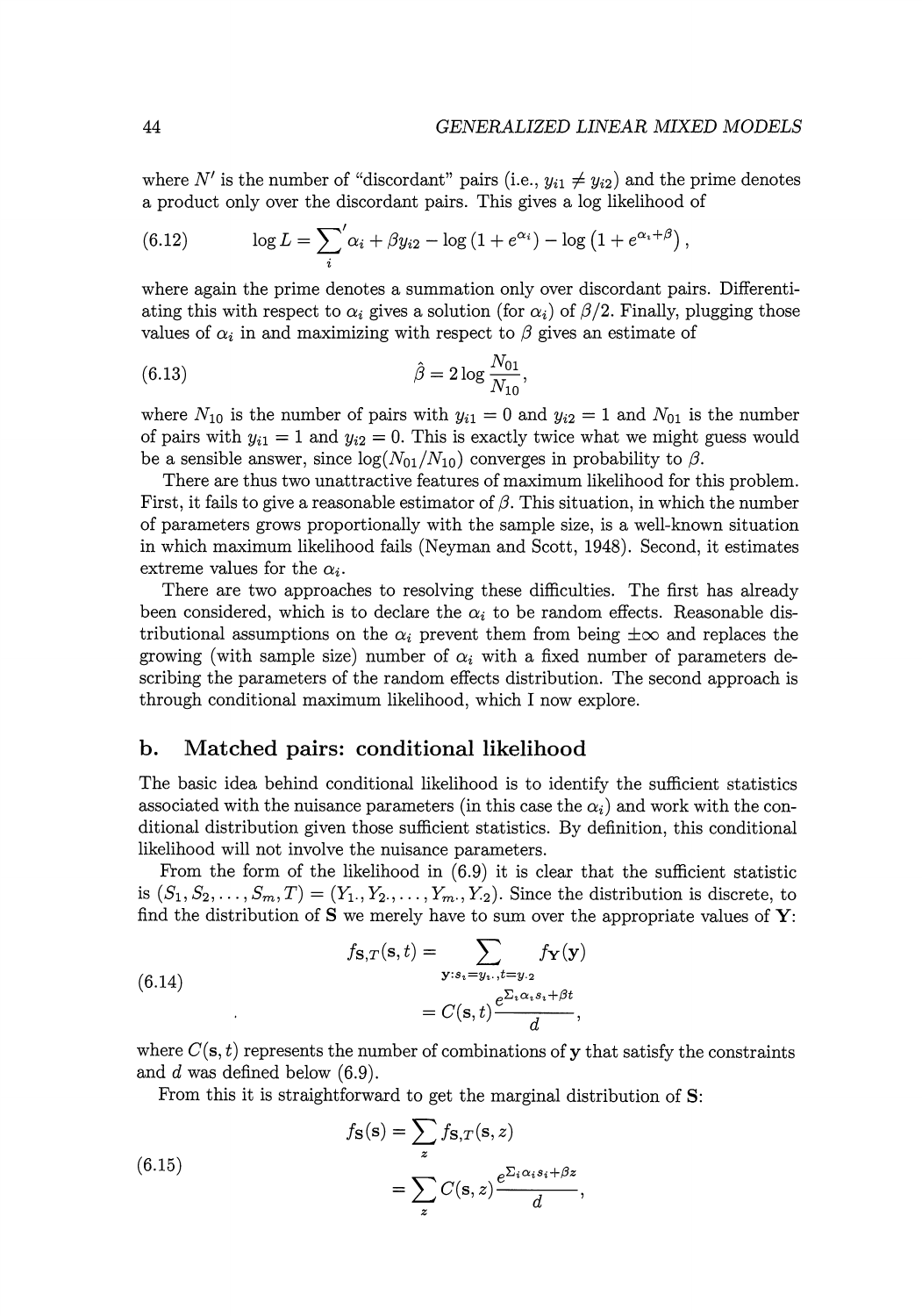Hence the conditional distribution of  $T$  given  $S$  is also straightforward:

(6.16) 
$$
f_{T|S}(t|S) = f_{S,T}(s,t)/f_{S}(s)
$$

$$
= \frac{C(s,t)e^{\beta t}}{\sum_{z} C(s,z)e^{\beta z}}.
$$

As required by theory, none of the  $\alpha_i$  remain in this conditional distribution and hence the conditional likelihood can be used to estimate  $\beta$  or form tests or confidence intervals.

For the matched pairs situation, the coefficient  $C(s, t)$  is straightforward to evaluate. Conditional on  $S_i = 0$  we know that  $Y_{i1} = Y_{i2} = 0$  and conditional on  $S_i = 2$ we know that  $Y_{i1} = Y_{i2} = 1$ . It is only the case in which  $S_i = 1$  that any randomness remains. The result is a bit easier to state if we define *r* as the number of successes in the discordant pairs. Of course, basing a conditional test on *r* is equivalent to basing a test on *t.* With this it is not hard to show that

$$
C(\mathbf{s}, t) = \text{ number of ways the successes in the } N_{10} \text{ and } N_{01}
$$
\n
$$
(6.17)
$$
\n
$$
= {N_{10} + N_{01} \choose r} = {N' \choose r}.
$$
\nThis can be used for example to test  $H_1 : \beta = 0$ . Under the null hypothesis

This can be used, for example, to test  $H_0$ :  $\beta = 0$ . Under the null hypothesis, the conditional distribution of r given **S** is

(6.18) 
$$
f_{R|\mathbf{S}}(r|\mathbf{s}) = \frac{\binom{N'}{r}}{\sum_{z} \binom{N'}{z}},
$$

use of which leads to McNemar's test.

This is a very effective use of conditional likelihood: it reduces a difficult-to-deal with likelihood with  $m + 1$  parameters to a simple combinatorial problem.

#### **c. Between pairs: conditional likelihood**

Conditional likelihood is not always so effective. Suppose we change the situation slightly so that  $m/2$  subjects are allocated to the aspirin group and  $m/2$  to the clopidagrel plus aspirin group. Number the subjects so that those with  $i \leq m/2$ represent the aspirin group and those with  $i > m/2$  are in the combination group. For each subject, we record, over two time periods, whether or not there is a stroke. We could build a model as follows:

(6.19)  $Y_{ij} = 1$  if person i has a stroke in time period j and is 0 otherwise,  $Y_{ii}|\alpha_i \sim \text{indep. Bernoulli}(p_{ii}),$  $logit(p_{ij}) = \alpha_i + \beta x_{ij}$ 

where  $x_{ij}$  is the treatment indicator function (i.e., it is equal to 0 if  $i \leq m/2$  and is 1 otherwise). This model looks remarkably similar to (6.8). Let us consider the conditional likelihood approach.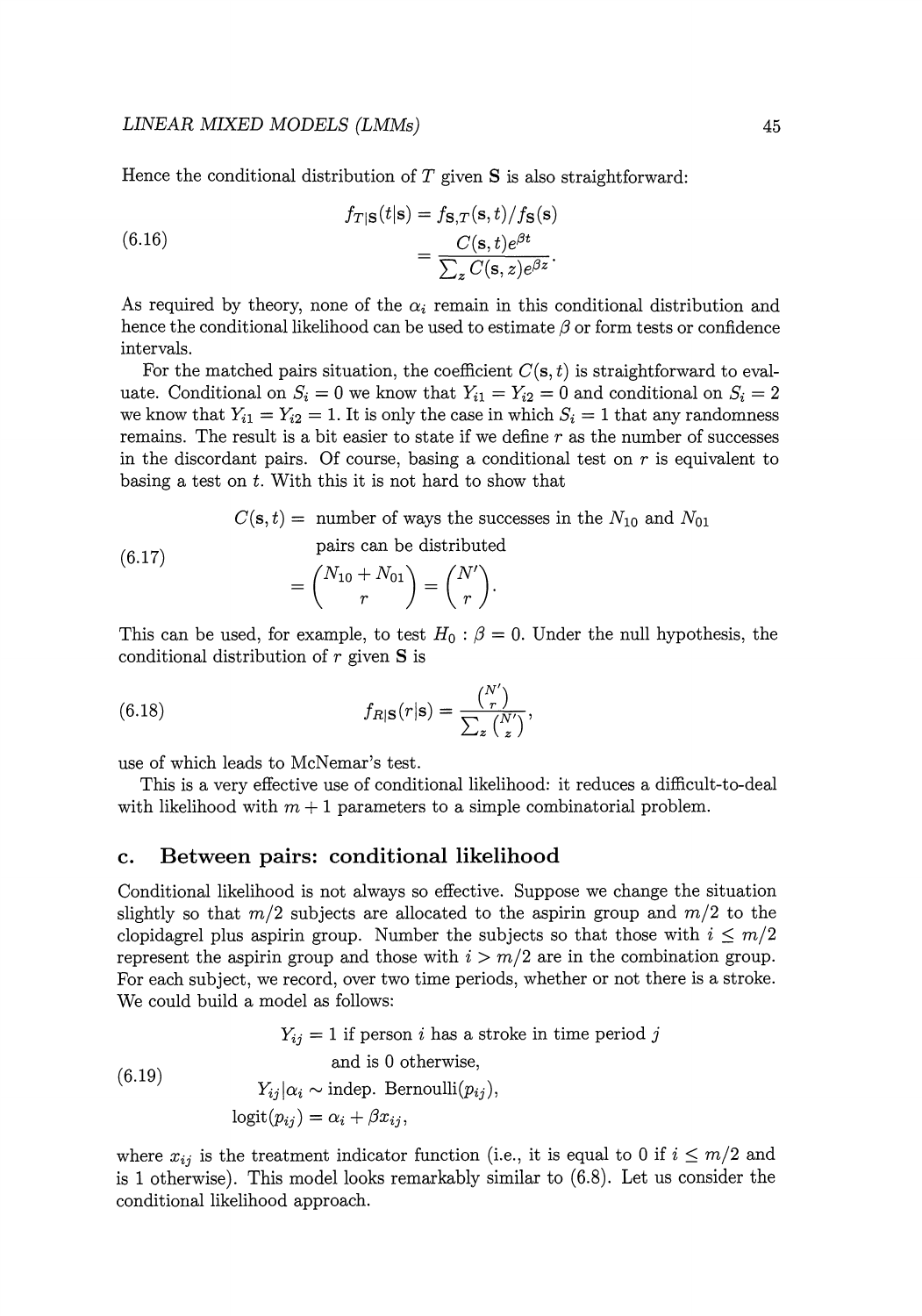The density of  $\mathbf Y$  is given by

(6.20) 
$$
f_{\mathbf{Y}}(\mathbf{y}) = \exp \left\{ \sum_{i} \alpha_{i} y_{i\cdot} + \beta \sum_{ij} x_{ij} y_{ij} \right\} / d,
$$

where  $d = \prod_{i,j} (1 + \exp{\{\alpha_i + \beta x_{ij}\}})$ . Now note that

(6.21)  

$$
\sum_{i,j} x_{ij} y_{ij} = \sum_{i,j} I_{\{i > m/s\}} y_{ij}
$$

$$
= \sum_{i} I_{\{i > m/s\}} y_i.
$$

$$
= \sum_{i > m/2} y_i.
$$

Putting this back into the density gives

(6.22) 
$$
f_{\mathbf{Y}}(\mathbf{y}) = \exp \left\{ \sum_{i} \alpha_i y_i + \beta \sum_{i > m/2} y_i \right\} / d.
$$

Now the sufficient statistic is  $(S_1, S_2, \ldots, S_m) = (Y_1, Y_2, \ldots, Y_m)$  with density

(6.23)  

$$
f_{\mathbf{S}}(\mathbf{s}) = \sum_{\mathbf{y}: s_i = y_i.} f_{\mathbf{Y}}(\mathbf{y})
$$

$$
= C(\mathbf{s}) \frac{e^{\sum_i \alpha_i s_i + \beta \sum_{i > m/2} y_i.}}{d}
$$

which gives a conditional distribution of Y given S of

(6.24) 
$$
f_{\mathbf{Y}|\mathbf{S}}(\mathbf{y}|\mathbf{s}) = \frac{1}{C(\mathbf{s})}.
$$

In words, the conditional distribution of the entire sample given S contains no information about the parameter of interest,  $\beta$ , and hence is useless for making inferences. In this situation (where the desired inferences are between pairs) the conditioning argument removes all the information of interest.

## **6.6 Summary**

In summary, the conditional approach is one that works very well for a restricted set of situations, namely those in which the data are balanced and (at least the majority of) the information for the parameter(s) of interest comes from comparisons within levels of the nuisance parameters. As such they are very useful practical tools.

However, compared to random effects models and other approaches, they can be arbitrarily inefficient, in the extreme case (as exhibited in the previous section) containing no information about the parameters of interest. Neuhaus and Lesperance (1996) compare the efficiency trade-offs in a binary data setting.